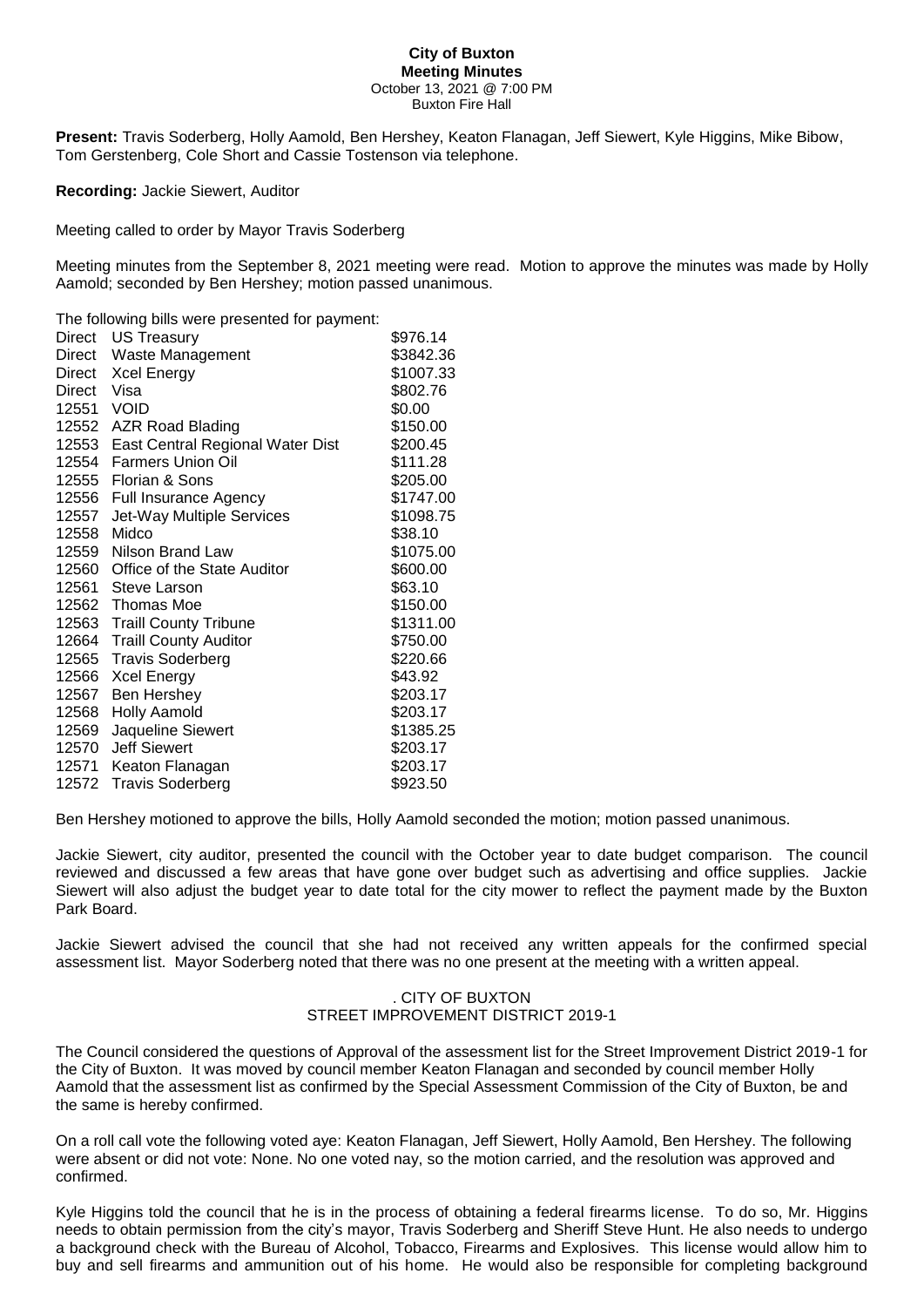checks on his customers before any sale and prior to turning over any merchandise. Kyle also plans on offering a cleaning and repair service, although, it will be more of a hobby than a full-time business. Holly Aamold made a motion to approve Mayor Travis Soderberg signing Kyle Higgins Federal Firearms License application; Keaton Flanagan seconded the motion; motion passed unanimous.

Tom Gerstenberg, owner of Triple VVV Bar, approached the council in regards to the past due utility bill that is set to be placed on the taxes for the Triple VVV Bar. Mr. Gerstenberg stated that the bill was to have been paid by the previous owner. Jackie Siewert, city auditor, said that prior to the change of ownership no one reached out to her in regards to any unpaid balance. The council also explained to Mr. Gerstenberg that the unpaid quarterly bills follow the property and that his is responsible for any unpaid balance.

Mike Bibow, AE2S, stated that he took pictures of the culvert extension that was placed on the north end of Broadway. He will show the pictures to Border States Paving to see if there is anything that they can do with that area. Jackie Siewert, city auditor, said that an invoice for post warranty had been received and she inquired if AE2S would be submitting a payment request for payment. Mike Bibow said he will look into it.

Mike Bibow, AE2S, reviewed with the council the final State Revolving Fund payment request for the Water Drainage Improvement project. An actual final walk through has not yet been completed, although, the council is very happy with how the system is working. Additional grass seed has been placed in some areas. Some culverts still have some silt build up in them that may still need to be cleaned if the natural flow of water doesn't wash it away.

Nilson Brand Law drafted a revised littering ordinance to cover littering in town and also the landfill. It reads as follows:

> AN ORDINANCE TO AMEND CHAPTER 3, ARTICLE 2 OF THE REVISED ORDINANCES OF 2018 OF THE CITY OF BUXTON BY REVISING THERETO ORDINANCE NO. 3.0206 and ADDING 3.0206A and 3.0206B.

BE IT ORDAINED BY THE CITY COUNCIL AND MAYOR OF THE CITY OF BUXTON, NORTH DAKOTA:

SECTION 1. REVISION. Ordinance No. 3.0206 to the Revised Ordinances of 2018 of the City of Buxton is hereby revised to read as follows:

# CHAPTER THREE PUBLIC PLACES AND PROPERTY

ARTICLE 2-Use and Care of Streets, Sidewalks and Public Places

# ORDINANCE 3.0206 Depositing Litter-Prohibited

It is unlawful for any person, firm or corporation, in person, or by an agent, employee or servant, to cast, throw, sweep, sift or deposit in any manner in or upon any public way street or alley, or upon any boulevard or grass berm within the city or any river, canal, public water, drain, sewer, or receiving basin within the jurisdiction of the city, any kind of dirt, rubbish, waste article, thing or substance whatsoever, whether liquid or solid. Nor shall any substance be placed upon any boulevard or grass berm within the city there to remain which shall injure or destroy the growth of the grass on such berm or grass boulevard.

It is unlawful for any person operating a motor vehicle within the City of Buxton to permit or allow any person riding within such motor vehicle to cast or throw any article from such vehicle in violation of the provisions or this article.

Provided, that this section shall not apply to the deposit of material under any authorization by any ordinance of the city; or to goods, wares or merchandise deposited upon any public way or public place temporarily, in the necessary course of trade, and removed therefrom within two (2) hours after being so deposited; or to articles or things deposited in or conducted into the city sewer system through lawful drains in accordance with the ordinances relating thereto; or to rubbish places for collection by the city sanitation department in conformity with the rules and regulations thereof and the ordinances applying thereto.

# 3.0206A City burn pile

It is unlawful for any person, firm or corporation, in person, or by an agent, employee or servant, to cast, throw, sweep, sift or deposit in any manner in or upon the city burn pile any item except brush cuttings, tree trimmings, branches, logs and similar yard waste material.

3.0206B Compost.

A person may compost grass or leaves collected on the property provided the composting site is operated in a safe and healthful manner and does not create a nuisance.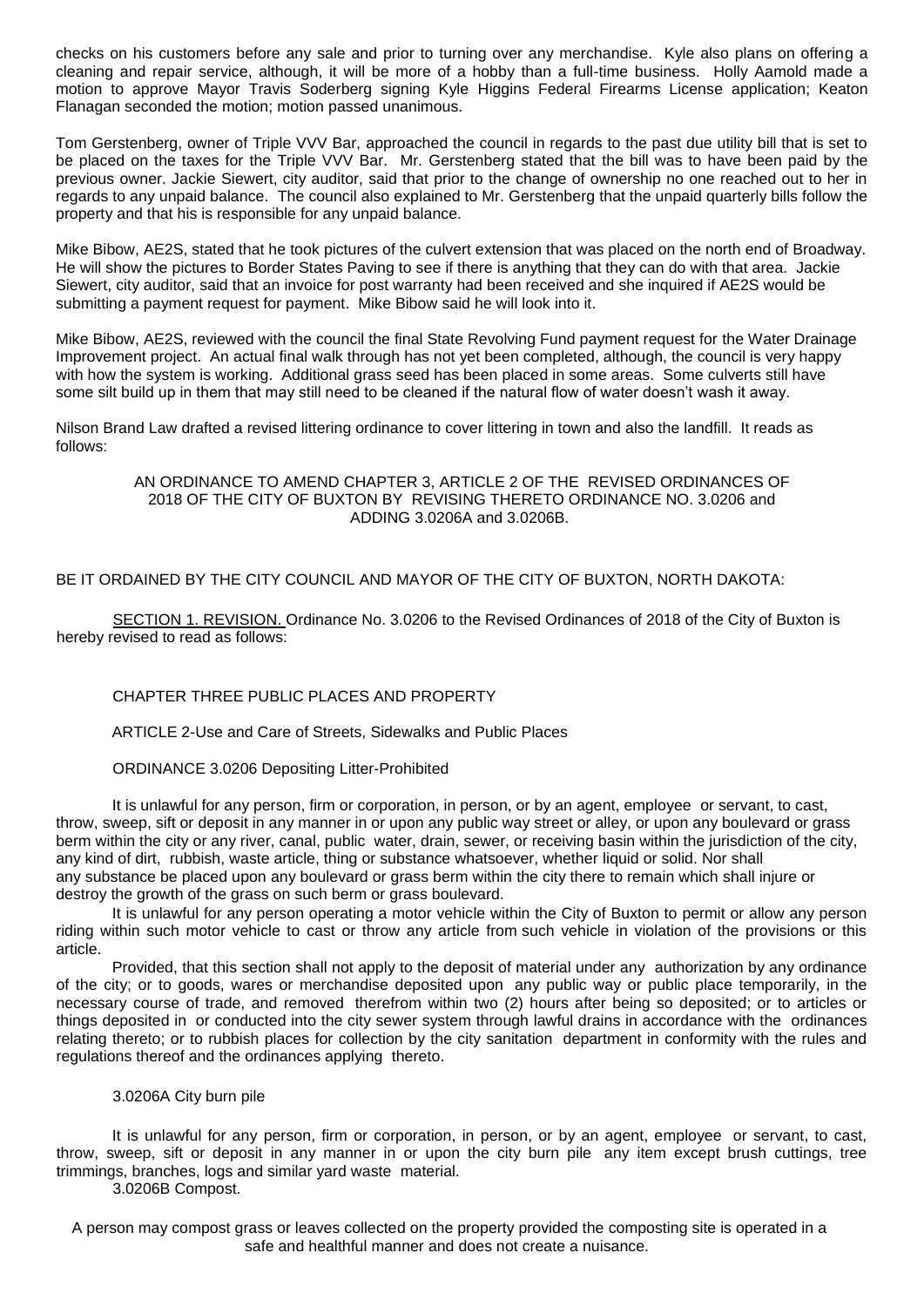The city may designate collection points within the city and provide the necessary containers for yard wastes. No person shall deposit any solid waste in the city yard waste collection other than yard waste. Large volume producers of yard wastes shall dispose of yard wastes as directed by the City.

# 3.0206C Vehicles to be covered when hauling trash

It is unlawful for any person, firm or corporation, in person, or by an agent, employee or servant, to use any vehicle to haul any kind of dirt, rubbish, waste articles or things or substance, whether liquid or solid, unless such vehicle is covered to prevent any part of its load from spilling or dropping at all times while such vehicle is in motion on any street or alley in the city. Provided, however, that the requirements herein for covering such vehicle shall not apply to vehicles carrying brush cuttings, tree trimmings, branches, logs and similar waste material, if such matter is securely lashed to such vehicle to prevent spilling or dropping as aforesaid, nor do the requirements herein apply to vehicles carrying farm products only, vehicles spreading abrasive for ice control, vehicles hauling snow, vehicles hauling sludge, or vehicles operating in a loading or unloading mode.

#### Section 2. Penalty.

Any person violating the provisions of this section shall be guilty of an offense and be fined not less than twenty-five (\$25), nor more than one thousand dollars (\$1000), or by imprisonment not to exceed 30 days, or by both such fine and imprisonment, in the discretion of the court; the court to have power to suspend said sentence and to revoke the suspension thereof, pursuant to 3.0202.

#### Section 3. Effective Date.

This ordinance shall be in full force and effect from and after its passage, approval and publication.

Ben Hershey questioned the section of the ordinance in which it requires vehicles to be covered when hauling trash. He wondered if there would be some leeway. Mayor Travis Soderberg said that he hoped the city would use some common sense if those situations were to happen. Ben Hershey made a motion to accept the first reading of the revised littering ordinance; Jeff Siewert seconded. On roll call vote the following members voted aye: Jeff Siewert, Holly Aamold, Keaton Flanagan and Ben Hershey. The following members voted nay: None. The following members were absent and not voting: None. The majority having voted aye, the motion carried.

Mayor Travis Soderberg installed the 12 inch culvert extension for the culvert on the north end of Broadway.

Mayor Travis Soderberg ordered and received the new lagoon signs.

Mayor Travis Soderberg talked to John at Greenworks Landscaping & Fence. He is coming next week to talk to another resident and will meet with Mayor Travis Soderberg to look at the lagoon fence.

Mayor Travis Soderberg has done some tree trimming at the lagoon although there is more to be done that is hanging over the lagoon fence. Mayor Soderberg also pulled a tree from the lagoon. He stated that there are also some fence posts that need to be straightened and ponded down in the ground.

Mayor Travis Soderberg installed some decorative lights on the shrubs by the city signs. Mayor Soderberg also talked to All Seasons. They said that some of the plants thought to not have survived the heat and drought may come back in the spring. The flagpole lights have also been installed and light up the flags very well.

Mayor Travis Soderberg was going to install the "Slow Children at Play" signs on Greely Street. There are currently signs in place there but they are no longer reflective. Ben Hershey made a motion to purchase new "Children at Play" signs; Keaton Flanagan seconded the motion; motion passed unanimous.

Mayor Travis Soderberg has turned in the paperwork for the Traill County Economic Development Commission grant.

Mayor Travis Soderberg stated that he still needs to contact the Traill County Highway Department for sign replacement.

Jackie Siewert, city auditor, has set up a "City of Buxton" Facebook page. Both her and Mayor Travis Soderberg are set up as the administrators.

Jackie Siewert suggested to the council that an ad for snow removal bids should be published soon. Keaton Flanagan made a motion to publish an ad for snow removal; Jeff Siewert seconded the motion; motion passed unanimous.

Jackie Siewert also advised the council that she had been contacted by a representative of the ND Management and Budget, that the City of Buxton is eligible to receive \$54,240 from American Rescue Plan Act (ARPA) for city's funding to be used for eligible projects only. Although, there isn't a published list yet as to what projects are eligible. Jackie